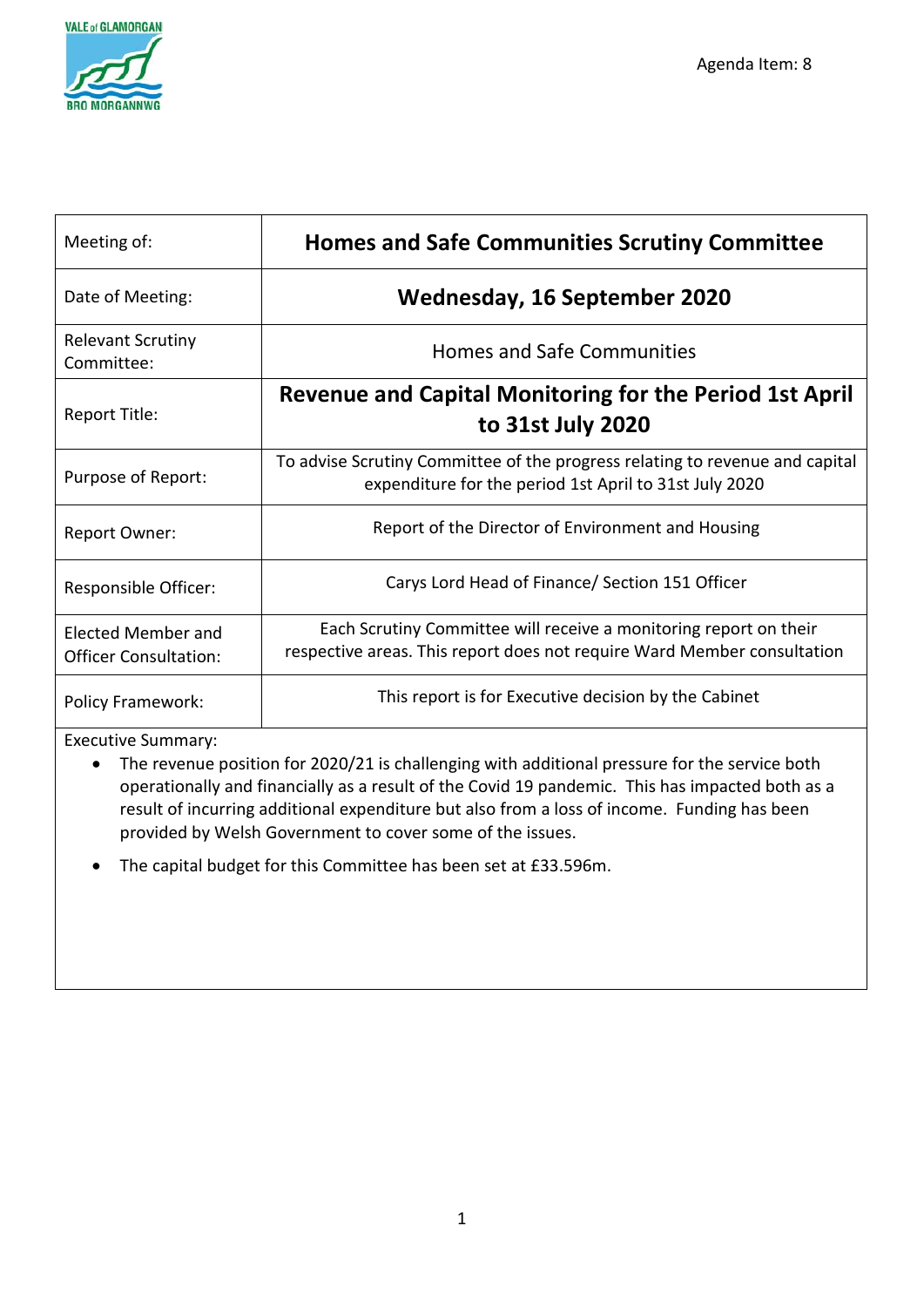## **Recommendation**

**1.** That Scrutiny Committee consider the position with regard to the 2020/21 revenue and capital budgets.

## **Reason for Recommendation**

**1.** That Members are aware of the projected revenue outturn for 2020/21.

## **1. Background**

**1.1** Council on 26th February 2020 approved the Revenue Budget for 2020/21 (minute no c212) and the Housing Revenue Account budget for 2020/21 (minute number c213).

# **2. Key Issues for Consideration Revenue**

**2.1** It is anticipated that services within this Committee's remit will outturn within budget at year end.

|                                | 2020/21                   | 2020/21   | Variance                     |
|--------------------------------|---------------------------|-----------|------------------------------|
| Directorate/Service            | Original<br><b>Budget</b> | Projected | (+)Favourable<br>(-) Adverse |
|                                | £000                      | £000      | £000                         |
| <b>Youth Offending Service</b> | 737                       | 737       | 0                            |
| <b>Regulatory Services</b>     | 1,894                     | 1,894     | 0                            |
| <b>Council Fund Housing</b>    | 1,339                     | 1,339     | 0                            |
| <b>Private Housing</b>         | 848                       | 848       | 0                            |
| Public Sector Housing (HRA)    | (17)                      | (17)      | 0                            |
| <b>Total</b>                   | 4,801                     | 4,801     | 0                            |

- **2.2** Youth Offending Service It is early in the financial year and currently it is anticipated that this service will breakeven at year end.
- **2.3** Regulatory Services The allocation represents the Vale of Glamorgan's budget for its share of the Shared Regulatory Service (SRS). A separate set of accounts is maintained for the SRS and periodically reported to the Shared Regulatory Service Joint Committee. It is anticipated that the SRS will outturn on target.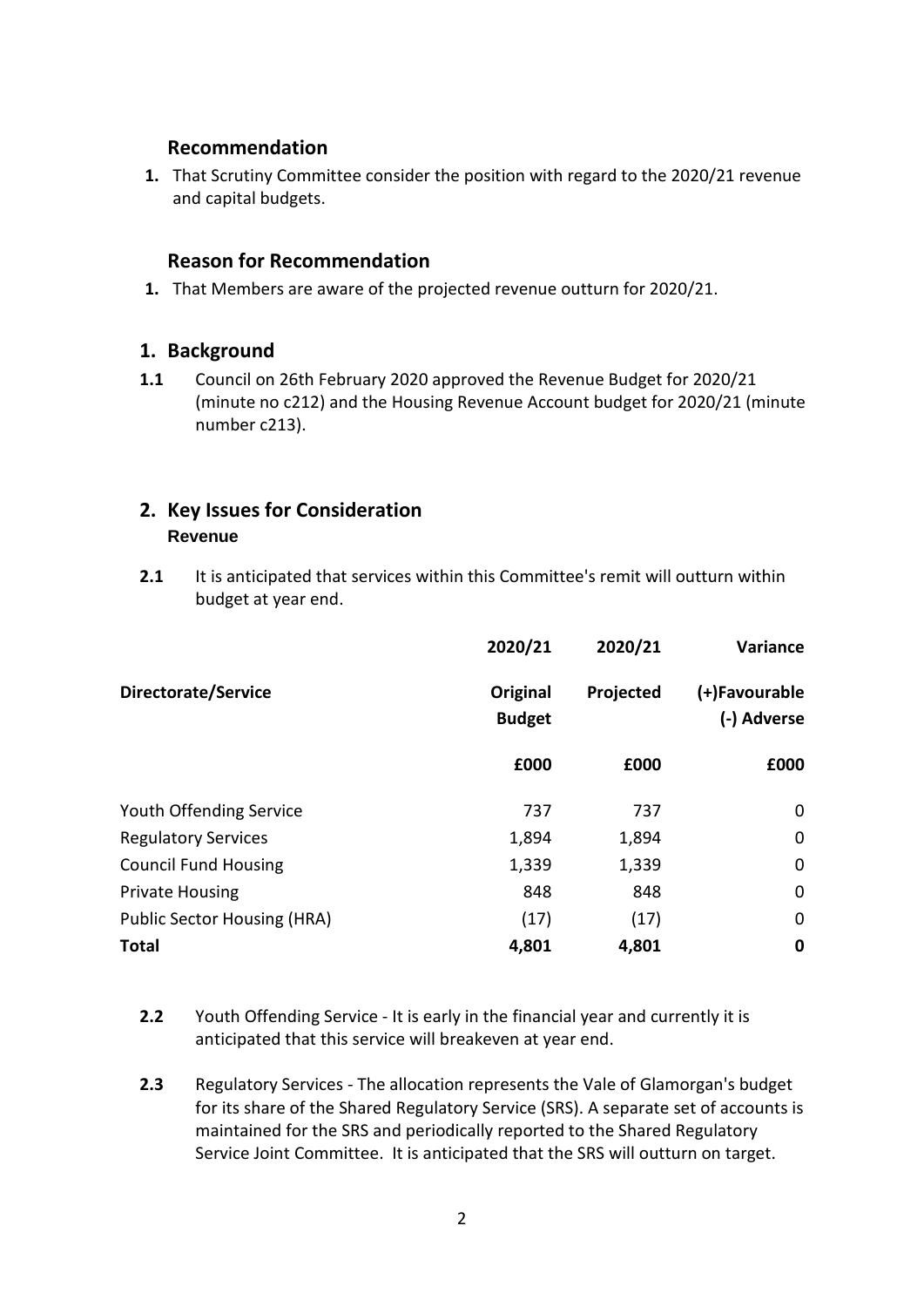- **2.4** Council Fund Housing In response to the WG guidance on managing homelessness during the Covid 19 pandemic and the provision of £10 million of additional funding to enable local authorities to secure accommodation needed to ensure that those without a home can be protected, supported and isolated if necessary, the Housing Solutions Team worked hard to secure additional emergency temporary accommodation for the Vale's homeless clients during this period. The team has successfully housed 265 clients by using Ty Iolo hostel, bed and breakfast accommodation and council, leased and shared properties in the private rented sector and have secured a total of 76 local hotel rooms in order to satisfy demand. For the period April to June, the additional costs of this increased accommodation has been funded by the WG and at this stage it is hoped that this funding will continue. Should this not be the case and the WG funding ceases, the on-going costs of temporary accommodation for the homeless will be significant, with monthly costs being around £80k and this could not be contained within the service's existing budget. The Community Safety team has also been heavily involved in dealing with an increase in anti-social behaviour during lockdown, mainly due to large gatherings. This means there is now an impetus on ensuring that our CCTV equipment provision is positioned at the most effective sites. The team are currently looking at rolling out the replacement programme using the £350k capital funding set aside last year. Discussions are still on-going regarding the future monitoring of CCTV therefore the 2019/20 revenue savings target of £75,000 will again not be achieved this year. It is anticipated that unless this saving can be covered by underspends elsewhere within the service, funding will need to be drawndown from reserves to cover this shortfall.
- **2.5** Private Housing The pandemic has badly affected the Disabled Facility Grants fee income as clients have understandably been anxious about officers and contractors entering their property. Quarter 1 fee income was £5k, against a profiled target of £36k. With the slow easing of lockdown it is anticipated that the situation should improve but it will not be possible to achieve the full year's target by March. The service is therefore projecting a possible overspend at year end however accurately forecasting the shortfall at this stage is difficult and further development will be reported as the year progresses.
- **2.6** Public Sector Housing (HRA) The HRA is expected to outturn on target and any underspends in year will be offset by additional contributions to capital expenditure thus reducing the reliance on Unsupported Borrowing. No grant funding has been made available by WG to support any additional expenditure incurred as a result of Covid 19. This is on the basis that not all authorities have a HRA and WG is trying to be consistent in its provision of funding across all Welsh authorities.

#### **2020/21 Efficiency Targets**

**2.7** As part of the Final Revenue Budget Proposals for 2020/21 no efficiency targets were set for services under this Committee.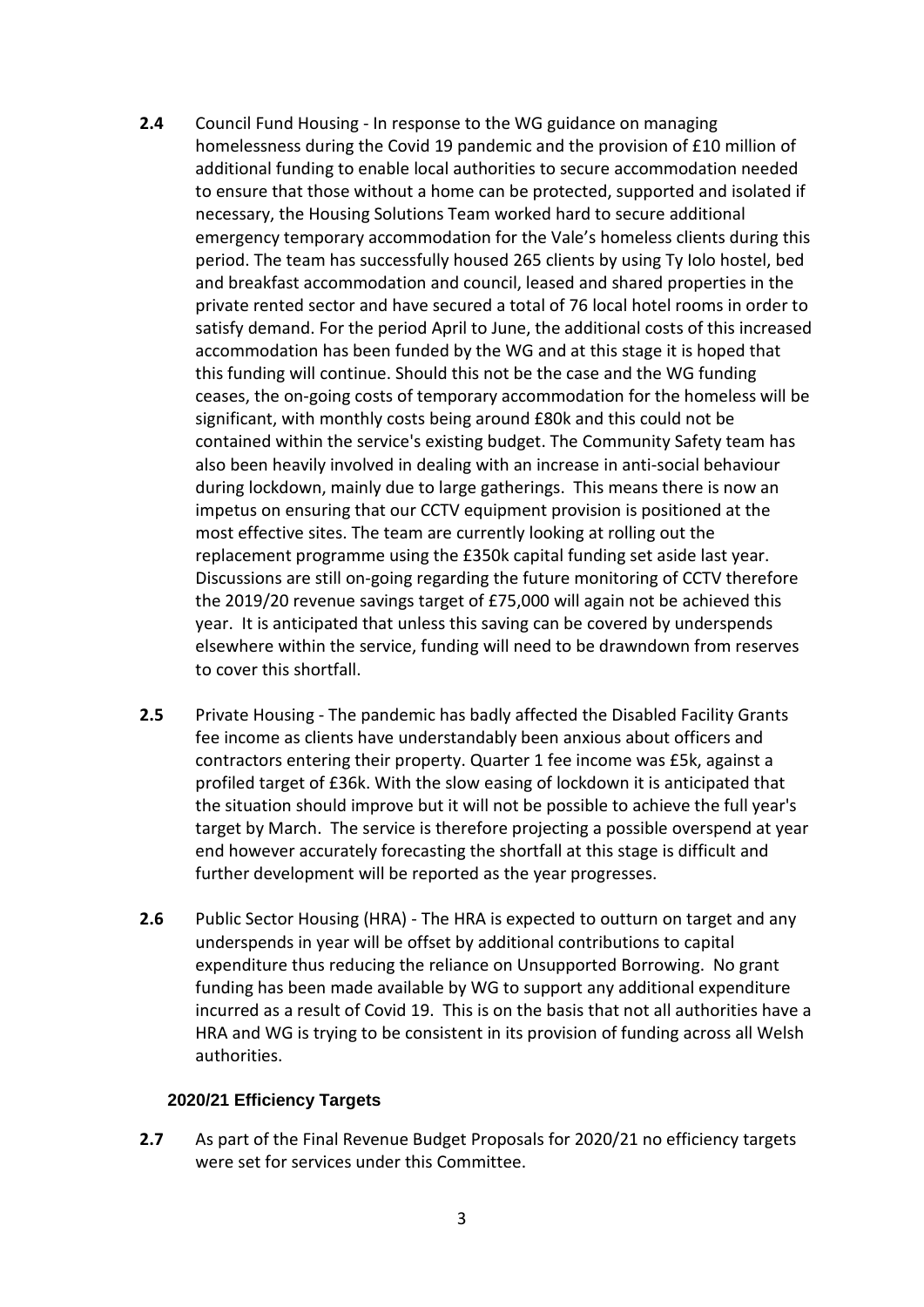### **Capital**

- **2.8** Appendix 1 details financial progress on the Capital Programme as at 31st July 2020. Members should be aware that Appendix 1 includes requests for unspent committed expenditure to be slipped from the 2019/20 Capital Programme into 2020/21 as approved by emergency powers on 23rd July 2020.The following changes have been made to the Capital Programme since the last report to Committee.
- **2.9** Housing Improvement Programme Delegated authority has been used to allocate the 2020/21 budget of £27.847m as shown below:-

| Scheme                                 | Budget £'000 |
|----------------------------------------|--------------|
| <b>WHQS Internals</b>                  | 2,004        |
| <b>WHQS Externals</b>                  | 2,043        |
| <b>Individual Schemes</b>              | 3,400        |
| <b>Emergency Works</b>                 | 300          |
| Aids and Adaptations                   | 400          |
| <b>Energy Efficiency</b>               | 1,150        |
| <b>Common Parts</b>                    | 4,546        |
| <b>WHQS Environmental Improvements</b> | 2,878        |
| New Build                              | 11,126       |
| <b>TOTAL</b>                           | 27,847       |

- **2.10** HRA Internal Works This budget has been reviewed in light of Covid 19. There are issues in undertaking kitchens and bathroom replacements due to working inside and taking away key hygiene areas. It has therefore been requested that the Internals budget be reduced by £924k in the 2020/21 Capital Programme. Further review will be undertaken of the phasing of internal works and the budget will be reprofiled as part of the 2021/22 Housing Business Plan.
- **2.11** Individual Schemes- This budget has been reviewed in light of Covid 19. The Section 20 Leaseholder EWI scheme has been put on hold and is awaiting tendering. The majority of works will be completed in 2021/22. It has therefore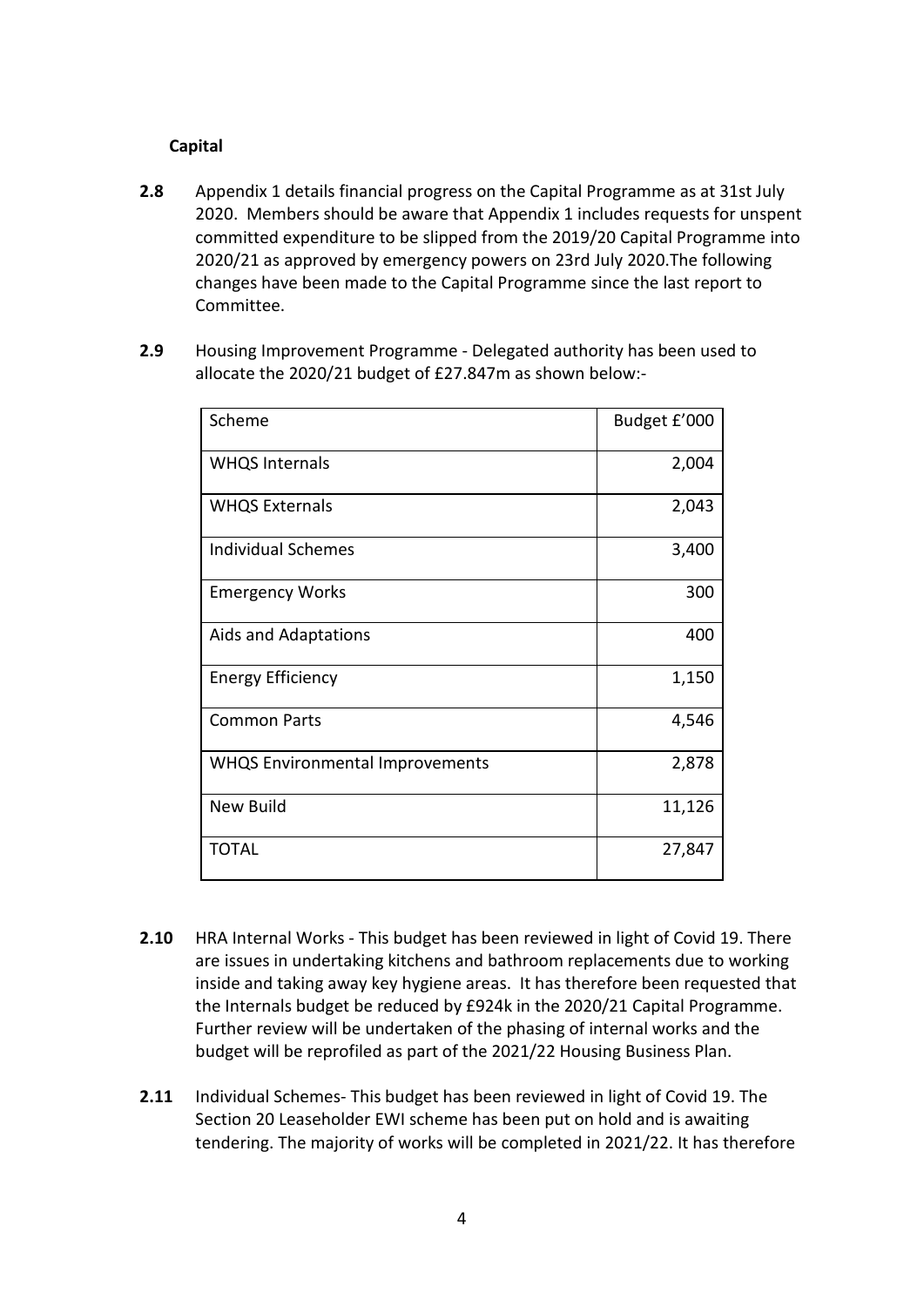been requested that £700k be carried forward into the 2021/22 Capital Programme.

- **2.12** Common Parts This budget has been reviewed in light of Covid 19. The budget has been reprofiled to reflect more accurate spend in 2021/22 due to delays in packaging, tendering and awarding contracts. It has therefore been requested that £2.2m be carried forward into the 2021/22 Capital Programme.
- **2.13** Environmental Improvements This budget has been reviewed in light of Covid 19. The budget has been reprofiled to reflect more accurate spend in 2021/22 due to delays in packaging, tendering and awarding contracts. It is also requested that the Pathways and Parking budget be reduced by £100k in 2020/21 Capital Programme. It has therefore been requested that £1.1m be carried forward into the 2021/22 Capital Programme.
- **2.14** New Builds Covid 19 has caused major disruption to the New build Capital Programme in 2020/21, particularly in bringing new schemes to site. This budget has been reprofiled to reflect more accurate spend based on revised on site dates for various schemes in 2020/21. Holm View Phase 2 and Maes y Ffynon new build schemes have now been deferred to 2021/22. It has therefore been requested that £4.24m be carried forward into the 2021/22 Capital Programme.
- **2.15** ENABLE The Vale of Glamorgan has received an award of funding of £161k from Welsh Government in relation to the ENABLE - Support for independent Living grant for 2020/21. The Funding relates to the period 1st April 2020 to 31st March 2021. The purpose of the funding is to support the delivery of adaptions and integrate service delivery. Emergency powers have been used to include this £161k scheme within the 2020/21 Capital Programme to be funded by a grant from Welsh Government.
- **2.16** Disabled Facilities Grants All works have been on hold due to Covid 19. Contractors are slowly returning back to site and OT assessments are now restarting. Due to the this, the full budget will not be spent this financial year, it has therefore been requested to carry forward £500k into the 2021/22 Capital Programme. Further analysis will be carried out against this budget to establish if further slippage will be required.

# **3. How do proposals evidence the Five Ways of Working and contribute to our Well-being Objectives?**

- **3.1** The revenue budget has been set in order to support services in the delivery of the Council's Well-being objectives. It is therefore important for expenditure to be monitored to ensure that these objectives are being delivered.
- **3.2** The revenue budget has been set and is monitored to reflect the 5 ways of working.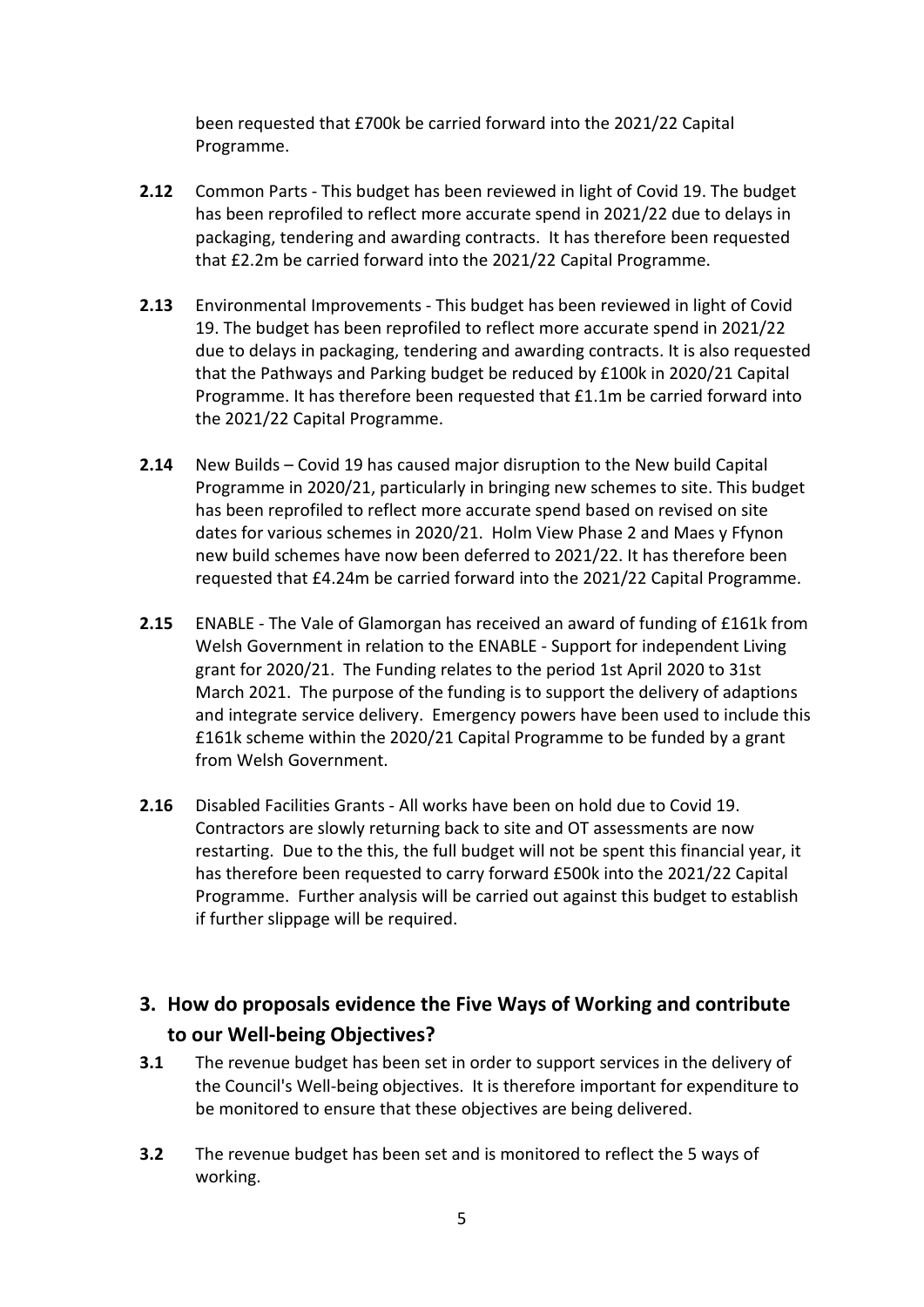- **3.3 Looking to the long term** The setting of the revenue budget requires planning for the future and takes a strategic approach to ensure services are sustainable and that future need and demand for services is understood.
- **3.4 Taking an integrated approach** The revenue budgets include services which work with partners to deliver services e.g. Health via ICF.
- **3.5 Involving the population in decisions** As part of the revenue budget setting process there has been engagement with residents, customers and partners.
- **3.6 Working in a collaborative way** The revenue budgets include services which operate on a collaborative basis e.g. Shared Regulatory Service, Vale Valleys and Cardiff Adoption Service.
- **3.7 Understanding the root cause of issues and preventing them** Monitoring the revenue budget is a proactive way of understanding the financial position of services in order to tackle issue at the source as soon as they arise.

# **4. Resources and Legal Considerations**

### **Financial**

**4.1** As detailed in the body of the report.

### **Employment**

**4.2** There are no employment implications.

# **Legal (Including Equalities)**

**4.3** There are no legal implications.

# **5. Background Papers**

None